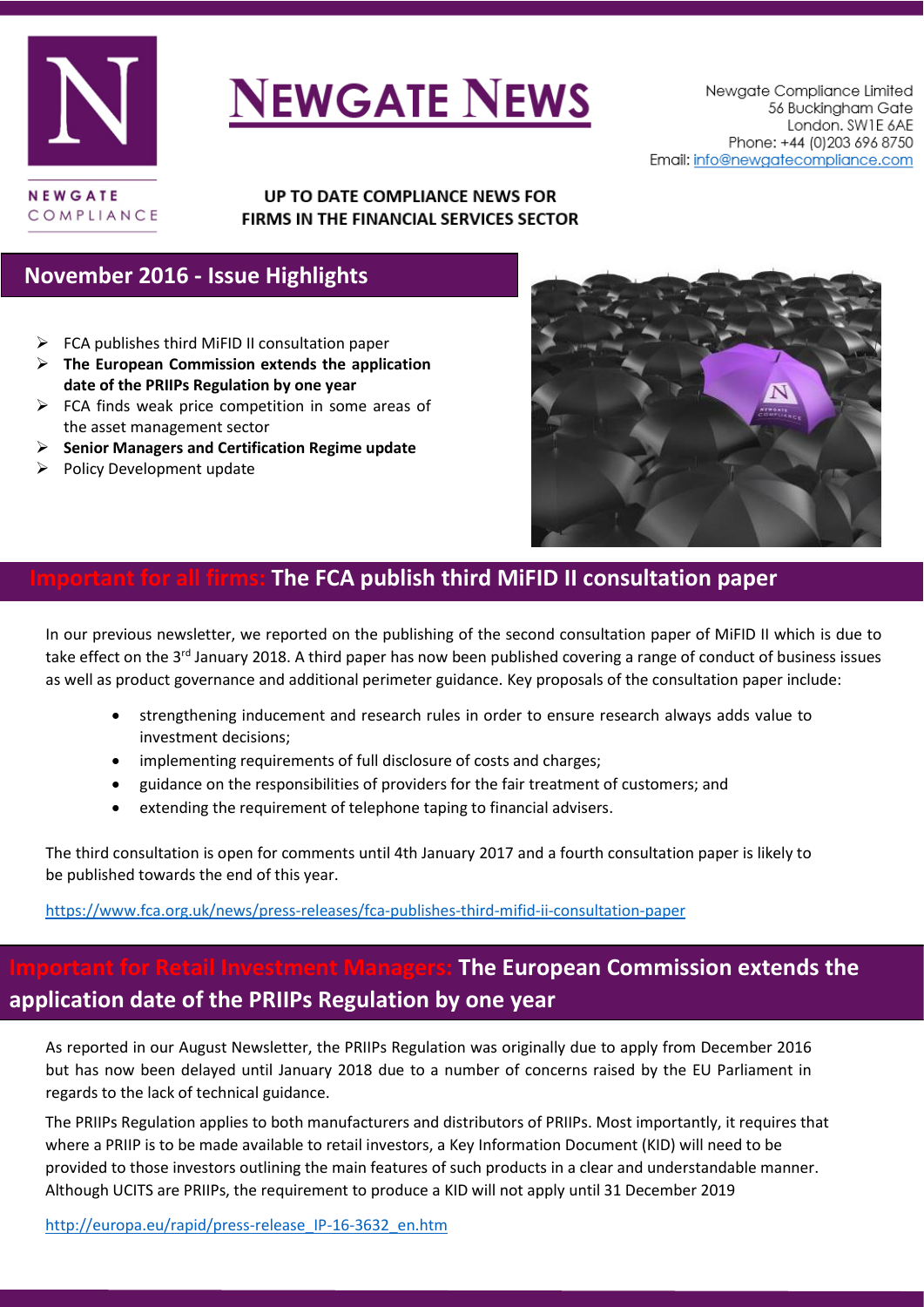## **Important for all firms: The FCA launch a consultation on its 'Mission'**

The FCA Mission is designed to provide a guiding set of principles around the strategic choices that the FCA make and will play a role in their day-to-day work over the coming years. The intention of the Mission is to provide clarity over its statutory objectives, the methods to allow it to focus its efforts in the right places and the reasoning behind the work the FCA does.

The FCA are consulting with stakeholders on a number of key themes including the protection of customers, intervention, consumer redress, competition and a proposed review of the FCA handbook.

Andrew Bailey, FCA Chief Executive commented "Our Mission will set out a framework within which we prioritise our work, ensuring we focus our resources in the right places. This will improve accountability and transparency of how and why we make the choices that we do".

The consultation closes on 26<sup>th</sup> January 2017.

<https://www.fca.org.uk/news/press-releases/fca-mission-consultation>

# <span id="page-1-0"></span>**IFCA finds weak price competition in some areas of the asset management sector**

The FCA have published findings on a recent study of the asset management industry, looking at whether institutional and retail investors receive good value for money when purchasing asset management services.

The FCA want asset managers to provide greater transparency so that investors understand what they are paying and the impact charges have on their returns. Amongst some positives, the FCA found that:

- there is limited price competition for actively managed funds, meaning that investors often pay high charges without receiving higher returns;
- fund objectives are not always clear, and performance is not always reported against an appropriate benchmark; and
- investment consultants are not effective at identifying outperforming fund managers.

In response to this, the FCA has proposed a significant package of remedies in order to improve competition and protect consumer interests. These include:

- a strengthened duty on asset managers to act in the best interests of investors, including reforms to hold asset managers to account for how they deliver value for money;
- various disclosure requirements to help retail investors identify which fund is right for them;
- an all-in fee so that investors in funds can easily see what is being taken from the fund; and
- requirements for the clearer communication of fund charges and their impact at the point of sale.

Also, the FCA has recommended that HM Treasury considers bringing the provision of institutional investment advice within the FCA's regulatory perimeter.

[https://www.fca.org.uk/news/press-releases/fca-finds-weak-price-competition-some-areas-asset-management](https://www.fca.org.uk/news/press-releases/fca-finds-weak-price-competition-some-areas-asset-management-sector)[sector](https://www.fca.org.uk/news/press-releases/fca-finds-weak-price-competition-some-areas-asset-management-sector)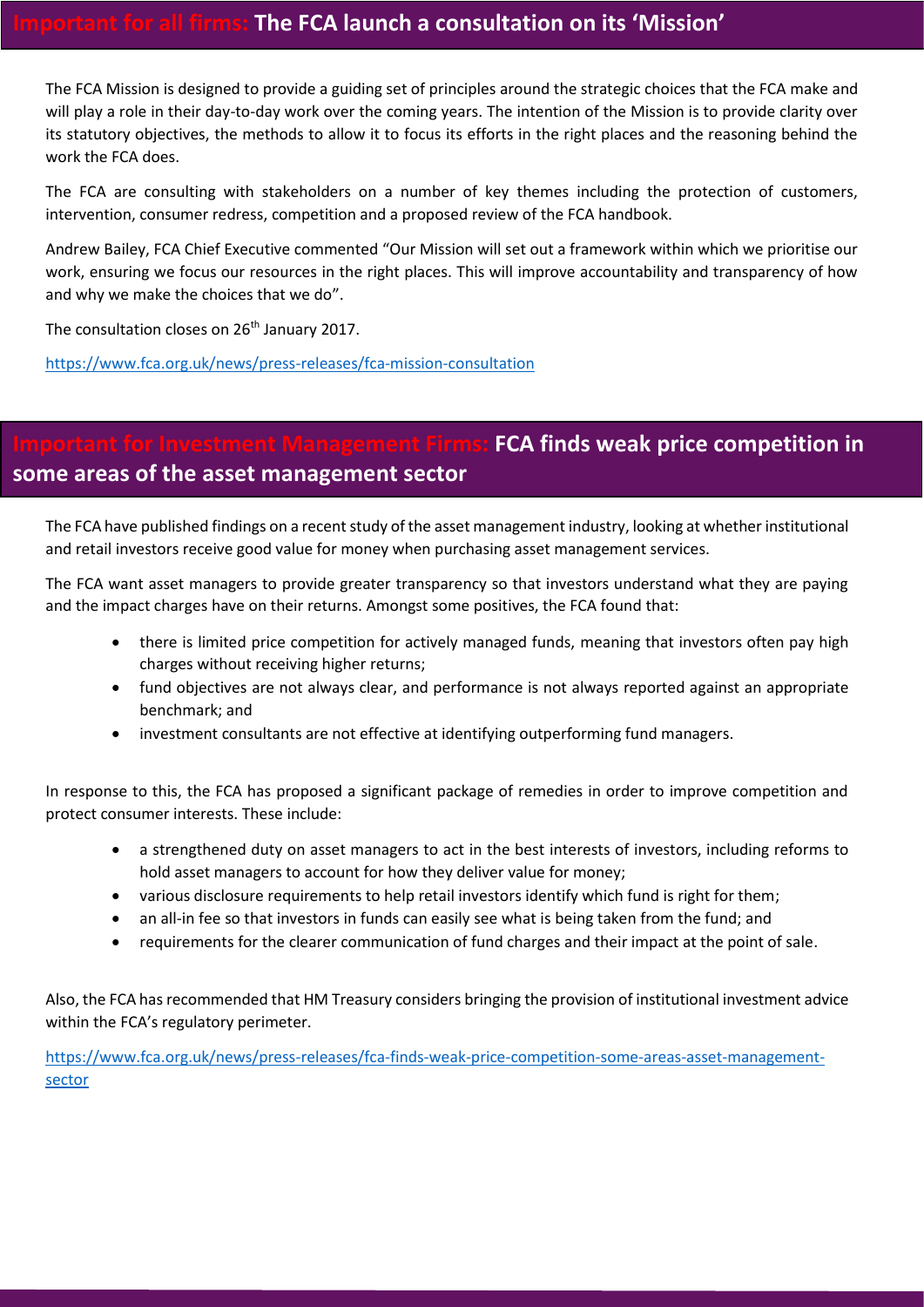New FCA analysis show that trading costs on the UK's equity markets appear to be trending downwards - alongside those in the US and European markets.

Focusing particularly on the FTSE 100, it was found that the execution quality has improved since 2012 on the major UK equity trading venues. Scrutiny of five different metrics – volume, quoted spreads, effective spreads, price impact and quoted depth – revealed rising volumes, lower spreads and improved execution quality on the UK's equity markets over the given period.

<https://www.fca.org.uk/insight/uk-equity-trading-costs-continue-decline>

#### <span id="page-2-0"></span>*<u><b>for all firms: Senior Managers and Certification Regime update</u>*

Back in May, we reported on the implementation of the Senior Managers and Certification Regime in banks, building societies and credit unions. The FCA have marked six months since the implementation by providing feedback and proposing measures to further strengthen the regime.

The new measures are part of the FCA's continued focus on culture and build on initiatives which further help the FCA identify and assess key senior individuals. The FCA has confirmed the final rules on regulatory references in Policy Statement PS16/22, which clarify the information that firms are required to share with one another as part of recruiting to key roles.

The FCA have issued Consultation Papers and a Discussion Paper concerning:

- Guidance for Senior Managers on the 'Duty of Responsibility'
- A new requirement for UK branches of overseas banks to tell their UK based employees about the whistleblowing services offered by the FCA and the PRA
- Extending the conduct rules to all non-executive directors of banks and insurers
- How and why the legal function is caught under the Regime and whether it should continue to do so
- Remuneration policy proposals for firms that are within CRD IV (e.g. IFPRU firms)

The Senior Managers' and Certification Regime will be extended to all regulated financial services firms from 2018. **Newgate will soon be issuing a follow up newsletter with more detail about the new regime in partnership with Trevor Rawlings, Global Practice Head at Firth Ross Martin.**

<https://www.fca.org.uk/news/press-releases/fca-proposes-new-measures-maintain-firms-focus-culture>

### firms: The total number of complaints against financial services firms **continues to fall**

The FCA have reported that financial services firms recorded a 2.6% reduction in new complaints between January and June 2016 compared to the previous six months.

- The total number of complaints was 2.05 million.
- Payment protection insurance (PPI) is the most complained about product with 0.93 million complaints.
- The top five most complained about firms were Barclays, Lloyds Bank, Bank of Scotland, HSBC and National Westminster Bank.

<https://www.fca.org.uk/news/press-releases/total-number-complaints-continues-fall>